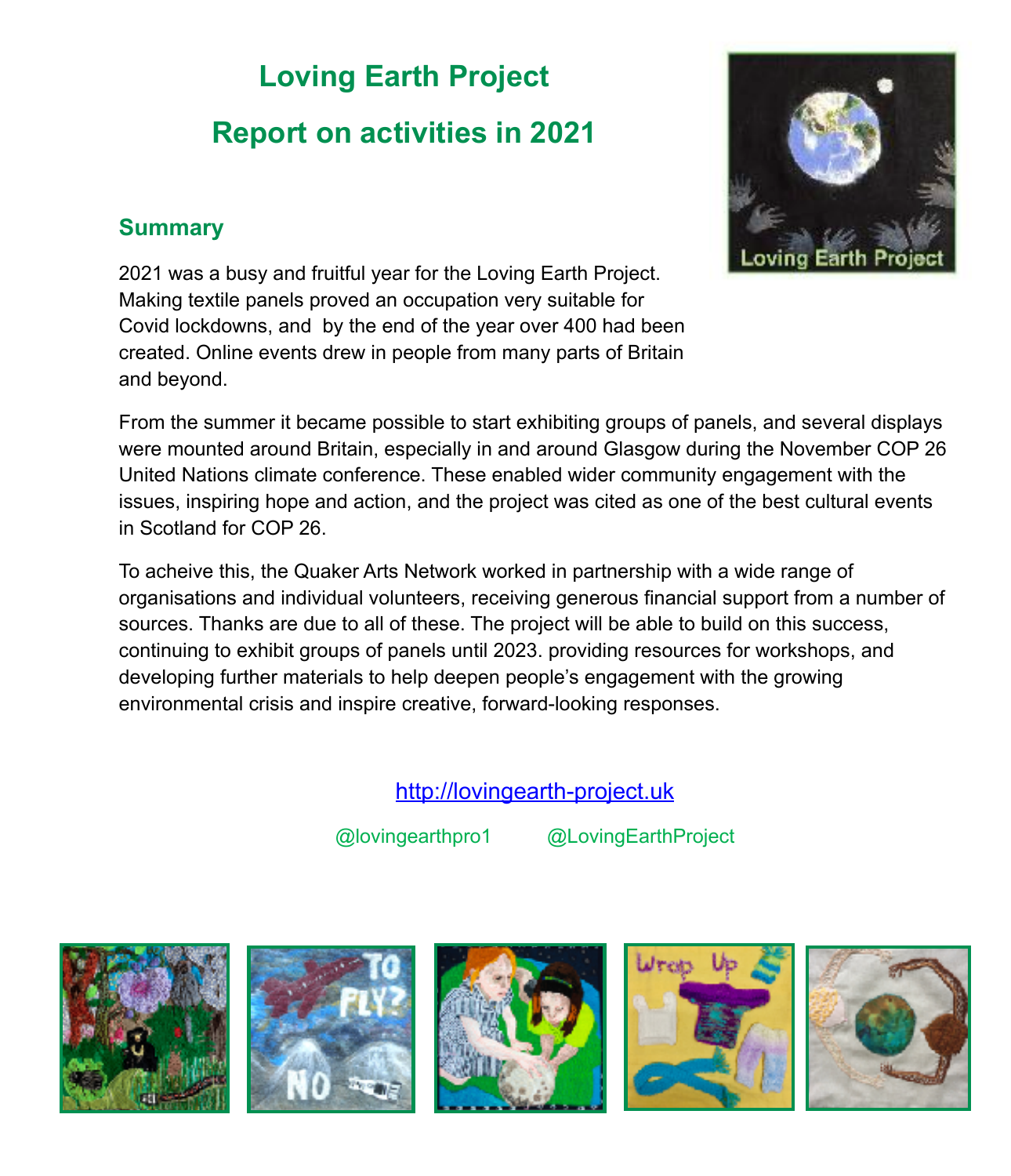### **Activities**

When a group of potential facilitators and other supporters met at Woodbrooke in January 2020 we were feeling optimistic. Woodbrooke had agreed to partner with Quaker Arts Network (QAN) to develop and run the Loving Earth Project (LEP) since its inception in 2019. Then the Covid pandemic struck, and everything changed. Courses and exhibitions were cancelled, but the Loving Earth Project quickly adapted and became very successtul despite the uncertainties and difficulties of the period.

By the start of 2021 we were running regular online events for people wishing to make textile panels, and these continued, working with a variety of partners. Woodbrooke (the Quaker learning organisation) organised a range of events and supported the project in other ways until late 2021, when this came to a natural end. Woodbrooke continues to use Loving Earth materials as part of its learning offerings, and to support the project through representation on its Steering Group.

Another fomal partnership with Sustainable Merton (a local environmental charity in South West London), resulted in a series of events for local residents focusing on their changed experience of the environment during Covid lockdowns. This helped many people through difficult times, led to greater involvement in local environmental initiatives, and resulted in some beautiful textile panels which will eventually return to Merton as a long term legacy.

Exhibitions were able to start in early Summer, first at Riverhouse Barn Arts Centre (Surrey), Bainbridge Quaker Meeting House (Yorkshire) and Wimbledon, and later in other parts of the country, from Kent to East Anglia, the North West and Scotland. We prioritised exhibitions in Scotland in the lead-up to COP 26 and held six very successful exhibitions in and around Glagow during the conference itself, as part of the Climate Fringe, with one of them (at the Scottish Maritime Museum) hailed by [thelist.co.uk](http://thelist.co.uk) as "one of the best cultural events in Scotland for COP 26". These were in different kinds of venues all over Glasgow, and were seen by local people and conference delegates alike. Support from local Quakers, faith groups and Stop Climate Chaos Scotland (organising Climate Fringe events) was essential in planning and publicising this. Workshop and discussions and other activities were organised at many of the venues, to enable people to explore the issues more deeply, and 'green heart' postcards featuring with Loving Earth questions enabled people to take the questions with them as a reminder, or in some of the venues to respond on the back of the postard and add it to installations. A short video showing some of these events and a few responses to the exhibitions is at …….

Most Loving Earth Project events are listed on our website a summary is at in Annex 2. Photos of some of the exhibitions are also on the website .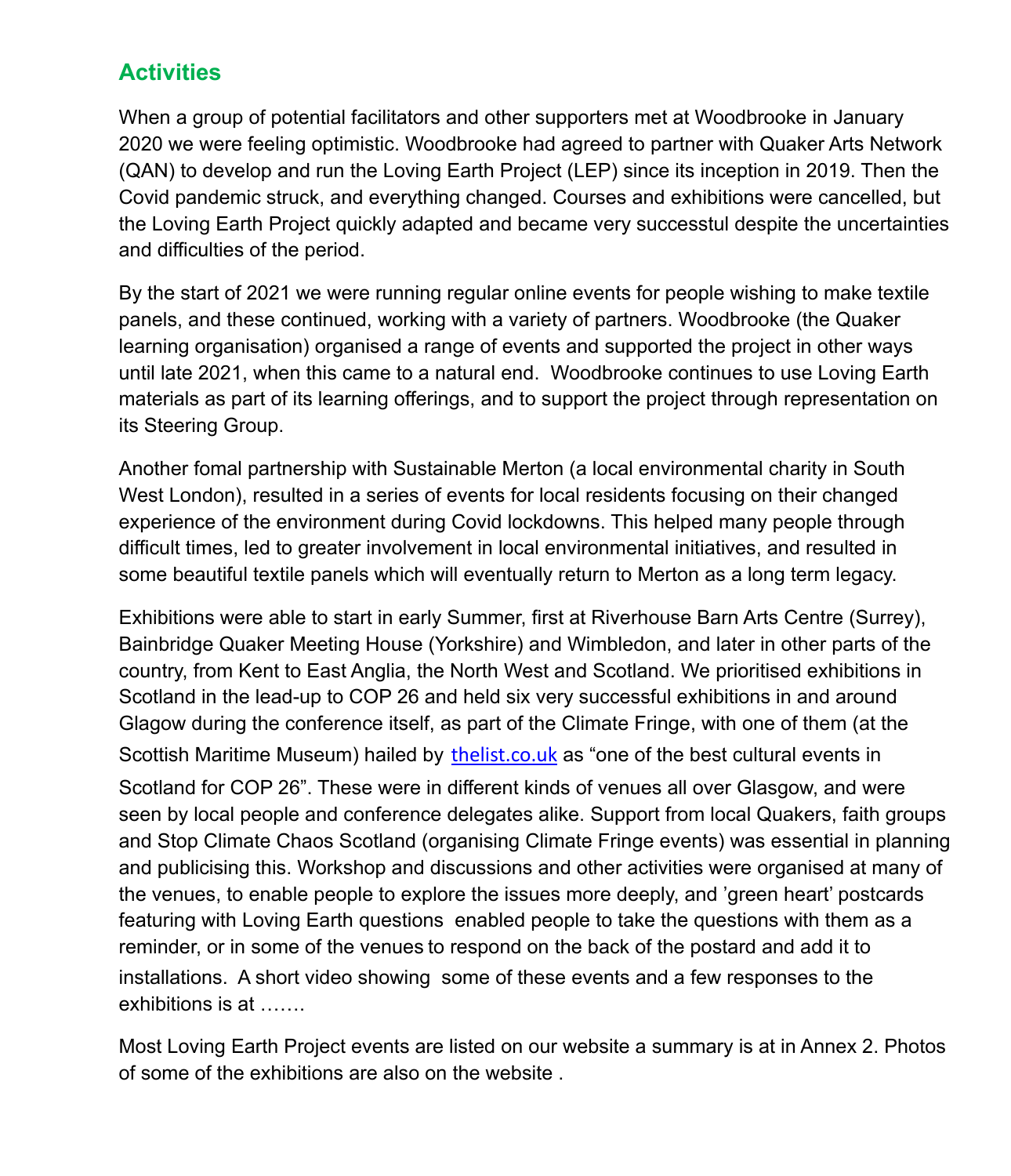### **Loving Earth Resources**

This project was planned from the outset as a community textile project which people could participate in remotely and with whatever textile materials they had to hand, in order to be low carbon, inclusive, and cheap for participants. Despite the disappointment of having to cancel a niumber of evengs, the project has adapted well to online events in Covid times and these have have enabled wider geographical participation.

Our website has been key to the project, and during 2021 we developed this considerably. As well as the main pages introducing the project, its process, and a gallery featuring over 300 textile panels and accompanying texts, we now have videos introducing the project, meditations suitable for different groups, and demonstrating techniques that can be used to make panels. A range of downloadable guidance for making panels, running workshops and for potential exhibitors and an online shop page have recently been added.

Nearly 1000 postcards featuring the Loving Earth queries were distributed. We also produced a set of 8 greetings cards early in 2021, each with a beautiful image of one of the textile panels and an extract from the maker's text. The main aim was to continue to encourage engagement with these issues. We weren't able to start selling them until summer exhibitions started, but nonetheless by the end of the year, some designs had sold out. We anticipate that the greeting cards will be broadly self-funding.

An e-newsletter was produced every two months or so during 2021, with support from Woodbrooke. This was important in preparing for COP 26 and in building the Loving Earth community. This year, articles about the project were published in *Resurgence* and *Green Christian.*



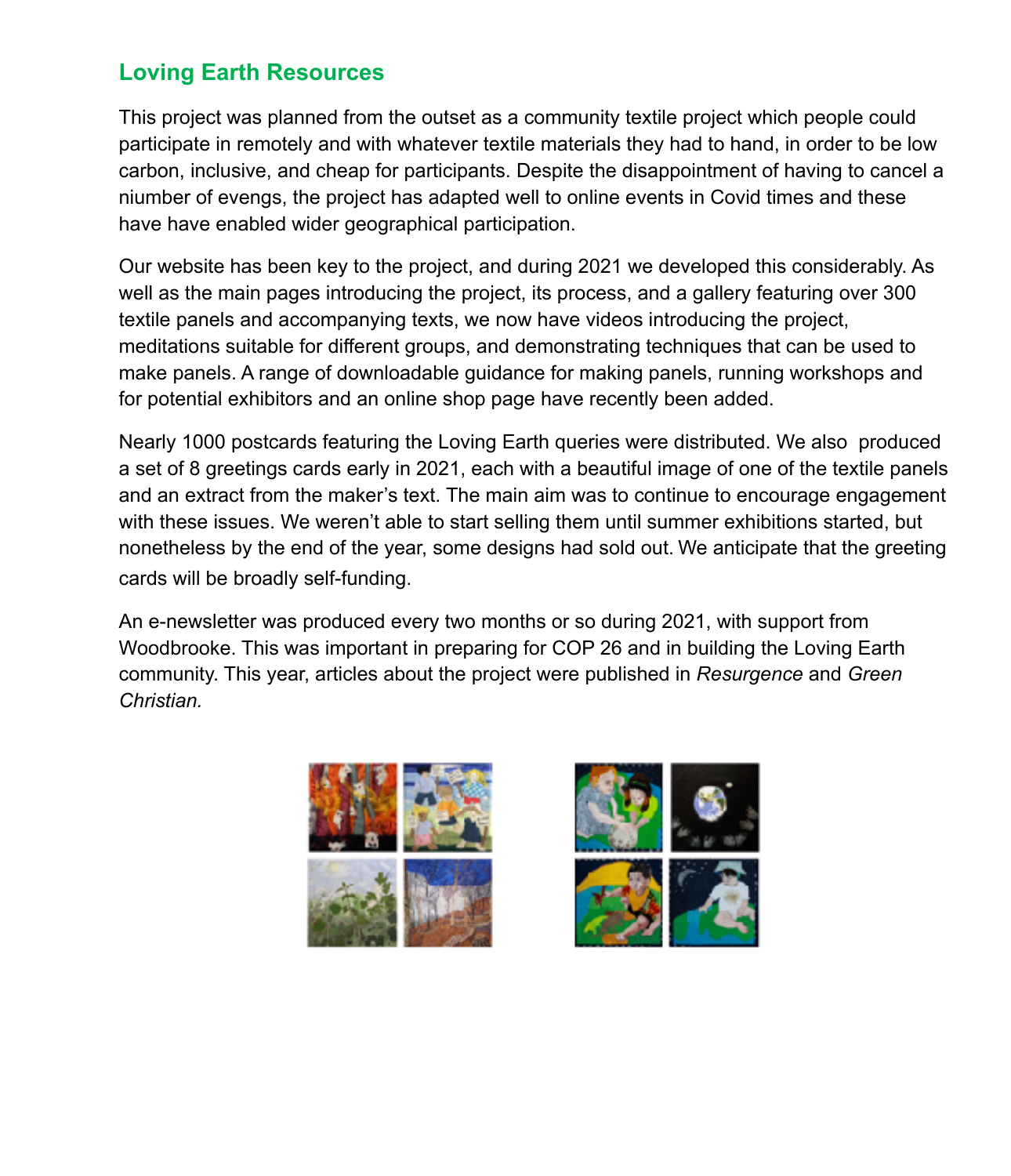#### **Responses to the project**

By the end of 2021 around 400 panels had been made and exhibited in one or more exhibitions, or on the website. Each of these was accompanied by a text; in some cases we had sustained conversations with the makers over some time as they worked out what action they felt called to take; they always seemed pleased to have done this, and often went on to address further issues.

 While the panels touch on a wide range of themes, most panels have initially focused on issues such as litter, trees, wildflowers and loss of wildlife species. This may be because of the wording of the questions. Since the project started, most people are much more aware of the environmental crisis and we have been developing alternative wordings and uses of the project, to encourage a broader range of responses and to illustrate changes that could be (or are being) made by organisations, communities or governments, without discouraging those individuals only just acknowledging the need for change and taking their first tentative steps towards sustainability.

A number of Loving Earth conversations were held alongside exhibitions. These invited people to share their responses to one or two panels of their choice. An online conversations with invited speakers was hosted by Riverhouse Barn Arts Centre and two blended (in person/ online) ones by Glasgow Quakers. These involved members of the wider community connected with the hosts and led to interesting, open and often deep reflections on the topics chosen. It was particularly lovely to hear from participants in different parts of the world and with different areas of expertise joining via the internet and finding much common ground as they explored the impact of changing weather patterns, on human and other communities.

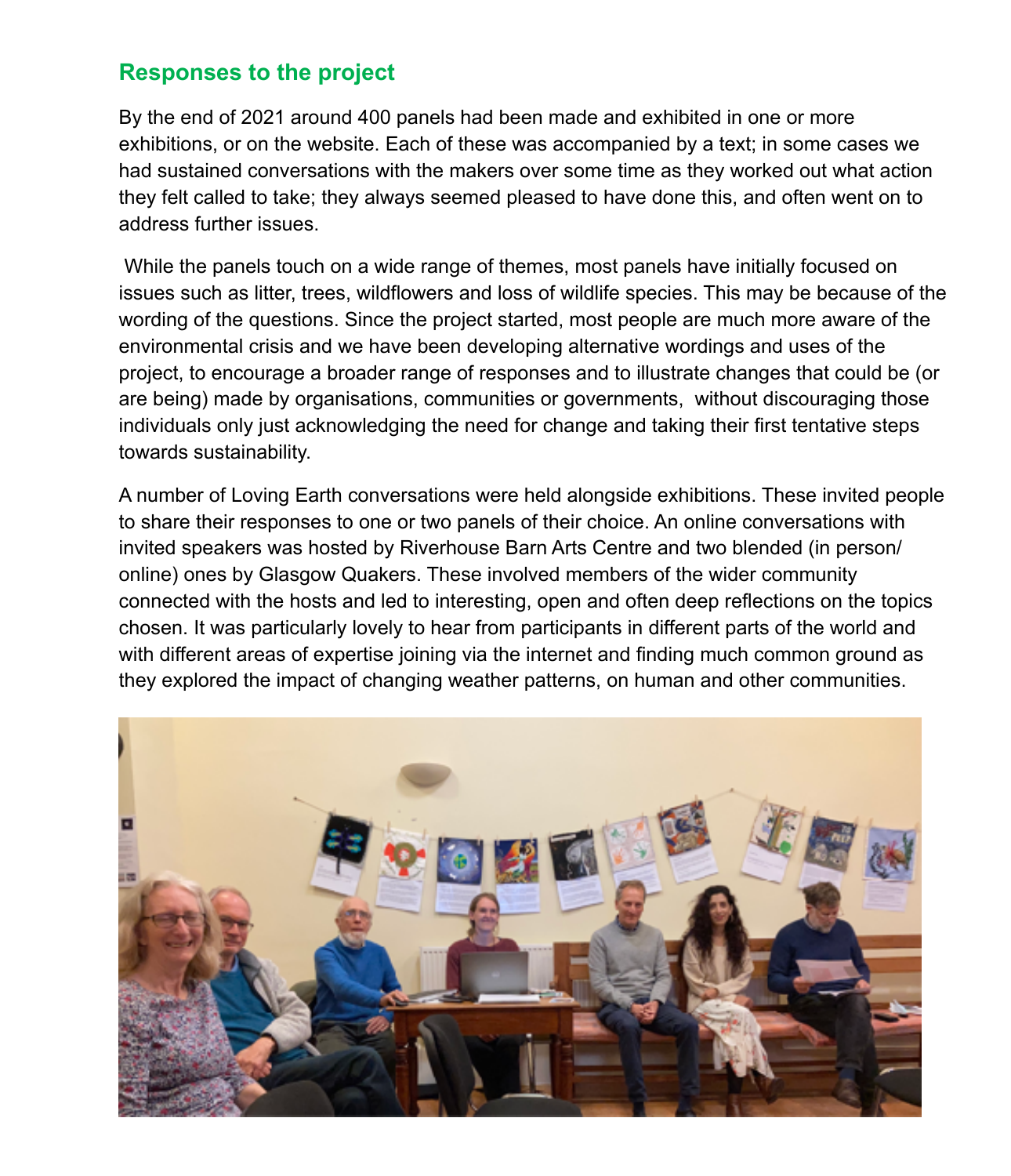Different ways of engaging with the panels were offered elsewhere. At Bainbridge, many local people (including some nationally known personalities) were invited to record a short video in response to one of the panels on display. Poetry writing workshops were held in Birmingham (for a group of young people) and at Riverhouse Barn. The online gallery has been used as a resource for online discussions of a similar kind. The anonymity of the makers and the variety of styles and topics makes this a disarming way to start quite personal conversations without being judgmental, and exhibition visitors have been encouraged to respond in similar ways, sometimes using our postcards.

It is clear from the feedback that participation in the LEP has been very valuable for panelmakers and has led to significant deepening of their engagement with climate issues and to wider personal growth. Some have developed their sewing skills changed their buying or travel habits, held conversations with family members, written to businesses or politicians, or started to join campaigns. Others have taken this project into their own community, to snowball its impact. A few participants shared their responses in a video on the Resources page of our website.

Comments on exhibitions have been very complimentary. Visitors found them thoughtprovoking, joyful, hopeful and yet demonstrating an awareness of a great threat overshadowing the world (reminiscent of the Nazi Holocaust). There was joy at the very personal and diverse images, unified by colour, size and a sense of community despite the dispersal of the makers (who remained anonymous). They demonstrated love and blessing, as well as concern and a wide variety of actions being taken - from growing food, to changing travel habits, tallking with family or moving home. There is a sense of needing to encourage further learning, and of positive creative and courageous responses to build resilience and adaptability in future … all for the sake of love.

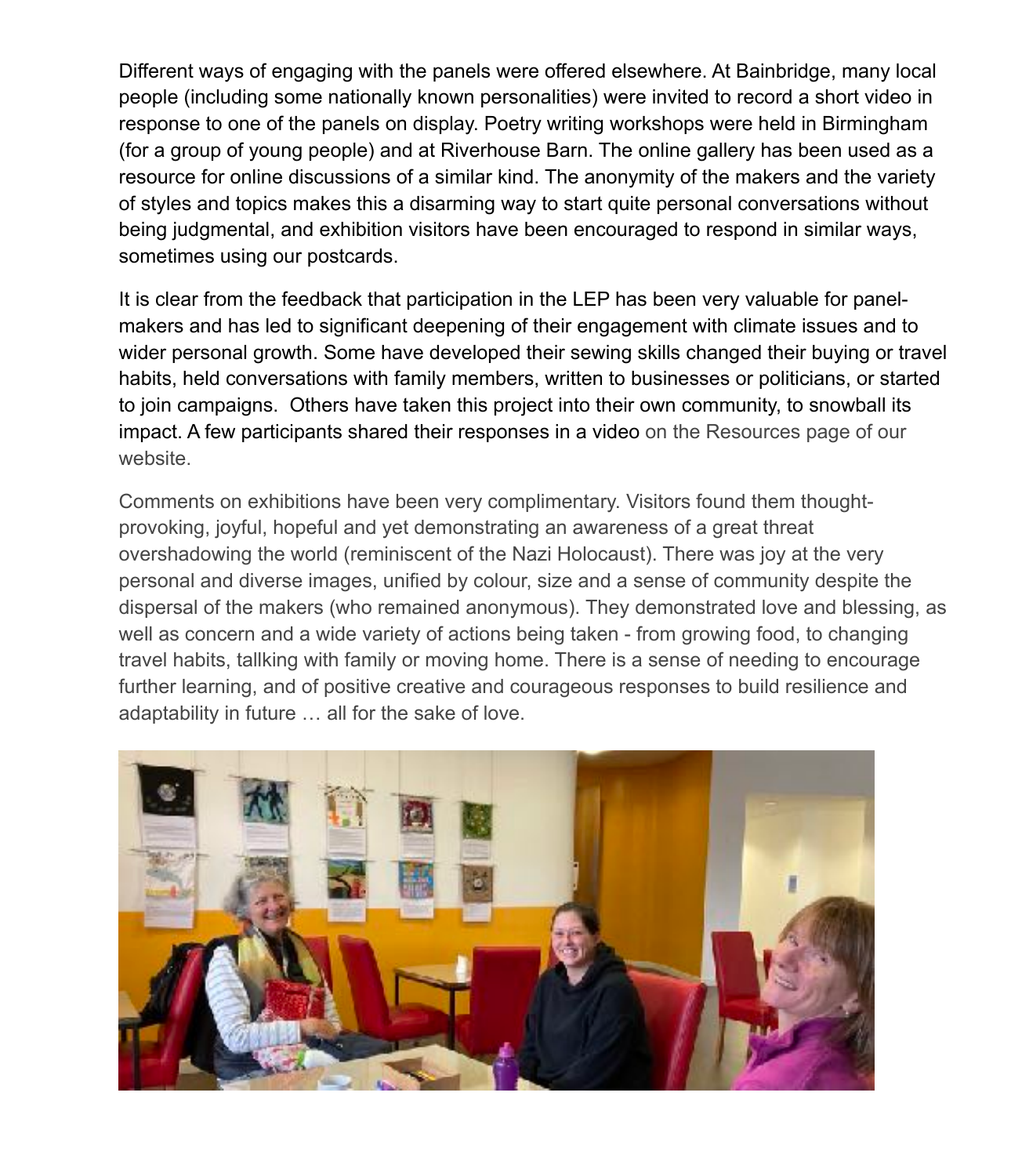#### **Funding and oversight**

<span id="page-5-1"></span>The Loving Earth Project is formally a project of the Quaker Arts Network<sup>[1](#page-5-0)</sup> whose committee has been very supportive. A Steering Group oversees the project and the QAN treasurer managing LEP finances. Two members of the LEP Steering Group are also members of the QAN committee, providing liaison and accountability.

Annex 3 summarises the financial position in 2021. This only includes those expenses covered via QAN, not those incurred by partner organisations. Woodbrooke and Sustainable Merton worked with us to offer activities for the communities they serve. Their main roles in the project came to a natural end during 2021, though a Woodbrooke representative is staying on the LEP Steering Group and they are continuing to use LEP materials. We also collaborated with a range of exhibition hosts, Stop Climate Chaos Scotland and a great many volunteers.

QAN was delighted and grateful to be awarded grants to help towards the costs of exhibiting and producing associated materials from the Westhill Foundation, the Edith M Ellis Trust and the Southall Trust, as well as from a few Quaker Meetings, and individual Friends. QAN underwrote some of the costs to enable plans to be made, and has contributed to publicity, communications, and other expenses.

Woodbrooke's work on the project was funded by Quakers in Britain as part of their wider work on 'Climate Crisis: Spiritual Nurture & Learning'. Woodbrooke did not receive any funding raised by the Quaker Arts Network. Sustainable Merton paid LEP a fee and other exhibition hosts contributed in different ways.

By October 2021 it was clear to the Steering Group that exhibitions should continue till late 2023. Our main constraint was volunteer time to manage and coordinate the project centrally; a task made more demanding by the success of the project. With facilitation help from Alison Maitland, the Steering Group decided to concentrate on larger and longer exhibitions. Together with developing further resources to extend the project's influence, we hope this best support our overall aim to inspire and widen active engagement with climate issues without overwhelming people.





<span id="page-5-0"></span><sup>[1](#page-5-1)</sup> QAN is, a Quaker Recognised Body accountable to Quakers in Britain. See http://quakerarts.net.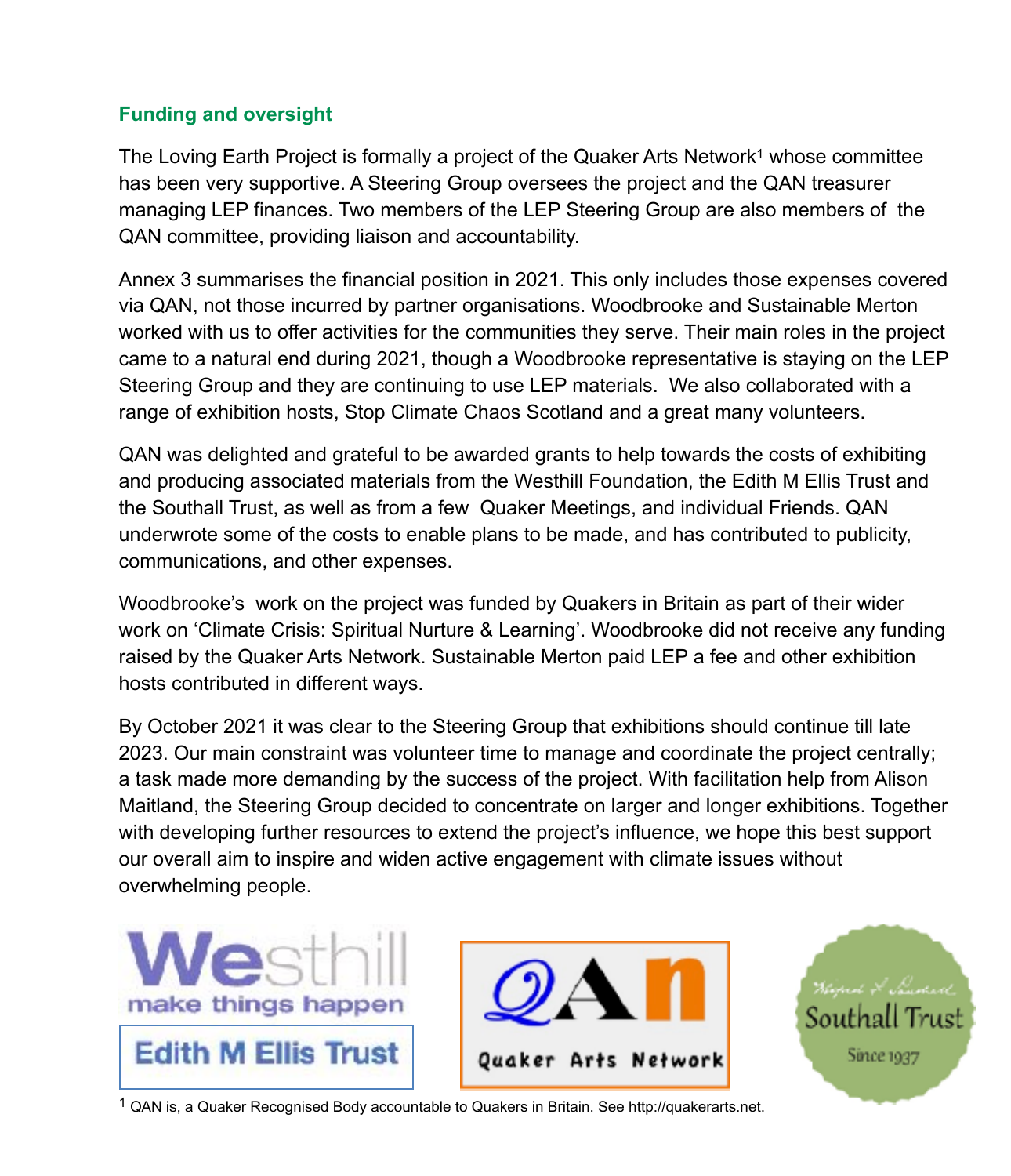## **Annexes**

## **Annex 1 Steering Group membership 2021**

The following were members of the LEP Steering Group members during 2021

Emily Boulting (Riverhouse Barn Arts Centre) - until Summer Rici Marshall Cross (clerk from November ) Tracey Martin (Woodbrooke) (co-clerk until November) Linda Murgatroyd (QAN), (co-clerk until November) Rachael Swancott (Woodbrooke) (until November) Sue Tyldesley (QAN) Sue Chisnall-Sumner Matt Rosen

## **Annex 2 Loving Earth Project Events during 2021**

#### **Workshops and courses organised by Loving Earth Project**

Monthly online starter workshops and monthly chats for panel-makers until late Summer.

Volunteers and other have worked, with a large variety of small groups around Britain including a refugee group, a public library, a variety of textile craft groups, faith groups (mostly Quakers and church groups), school and neighbourhood groups, social clubs for the elderly etc.

Further afield, workshops have been held for gatherings of European Quakers, Protestant and Quaker gatherings in France and California respectively, and the project was taken up by a school in Uganda.

Loving Earth project also contributed talks and in other ways to events organised by Christian Aid Scotland, Froglife, and a variety of local events.

**Organised by Woodbrooke (**Quaker Learning Organisation)

Deepening Our Commitment ( 8 weeks - online course )

Loving Earth spiritual online retreat

Quakers in Britain Yearly Meeting Gathering - practical workshops and discussions for a wide range of groups

#### **Lockdown Legacy Project with Sustainable Merton** .

Seven online workshops were provided for local people to reflect on how the Covid lockdown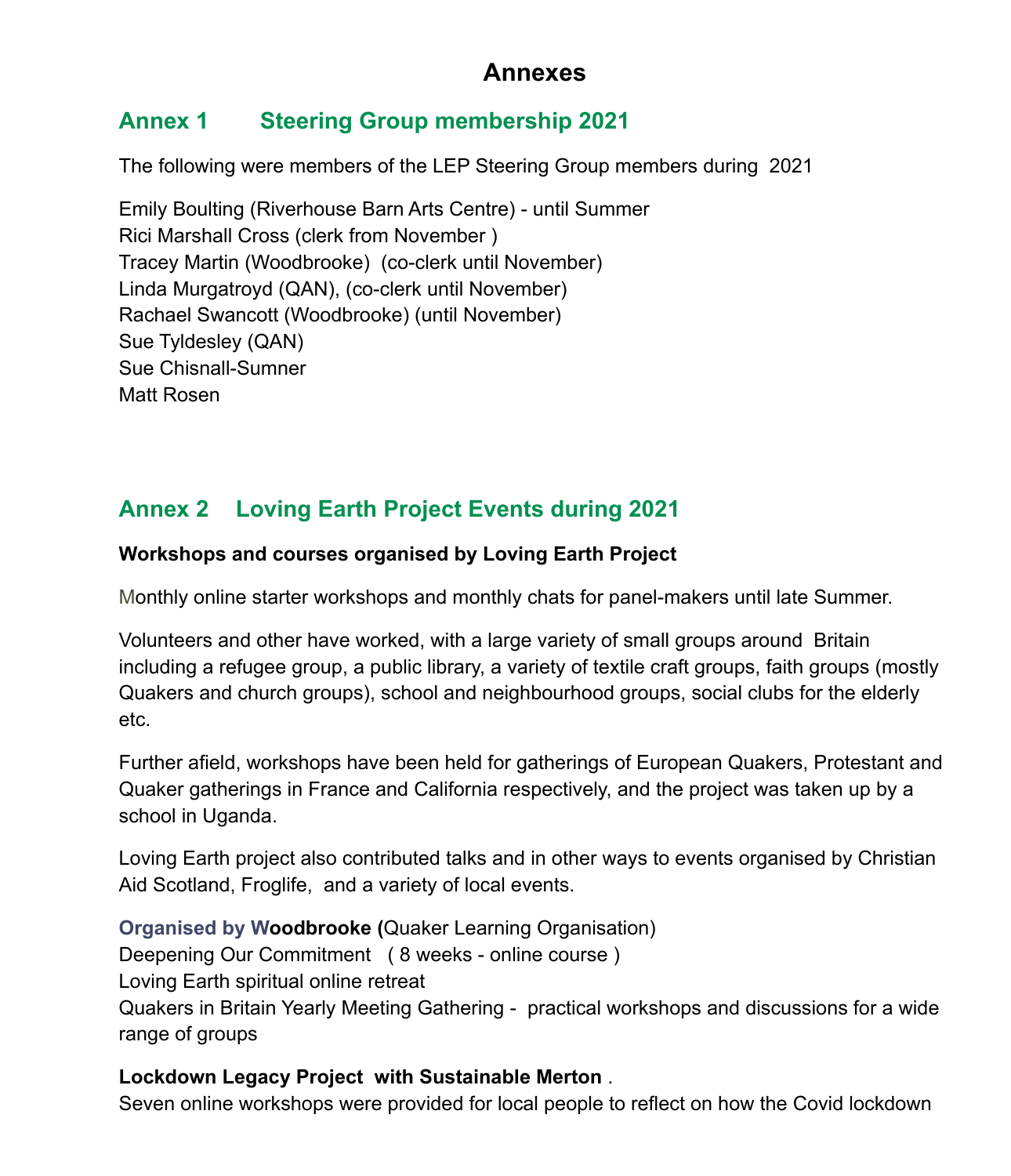affected their relationship with the environment and to make textile panels. A Further Education centre for young adults with learning difficulties also participated. Sustainable Merton hosted an exhibition in the local Centre Court shopping centre. The resulting panels can be seen at https://www.sustainablemerton.org/loving-earth. Panels have joined the LEP touring collection and will be returned to Merton afterwards as a permanent legacy.

#### **Exhibitions**

Substantial exhibitions were held in the summer and autumn at Riverhouse Barn Arts Centre, Centre Court Shoping Centre (Wimbledon), and Bainbridge Quaker Meeting House (Yorkshire), and as part of other events, such as the *Earth Matters* textile exhibition (Astley Park, Lancashire), *Le Grand Kiff* Christian youth residential gathering in Albi, France, and in shop windows and local Green Fairs and other events around Britain.

In September, a dozen or so exhibitions (small and large) were held as part of the week-long events organised by the Climate Coalition (including in Canterbury, Birmingham, and Buckinghamshire) and Stop Climate Chaos Scotland.

Six exhibitions were held in and around Glasgow during COP 26, including in the Gorbals Parish Church, Maryhill Burgh Halls, two Save the Children shops, the Quaker Meeting House and the Scottish Maritime Museum - the latter was open for four months altogether. Further exhibitions in Scotland were held before and after COP 26, including in Edinbugh, Ayr, Arran, Alloa, Dundee and Tayside.

Other events were also held alongside many of these exhibitions, both creative events (textile craft, poetry writing/reading) and discussions about environmental issues. Details of most public events can be seen at http://lovingearth-project.uk/events-2/, and some photos and reports wre in newsletters or on the exhibitions page of the site. A number of other events were organised less formally or for a limited group.